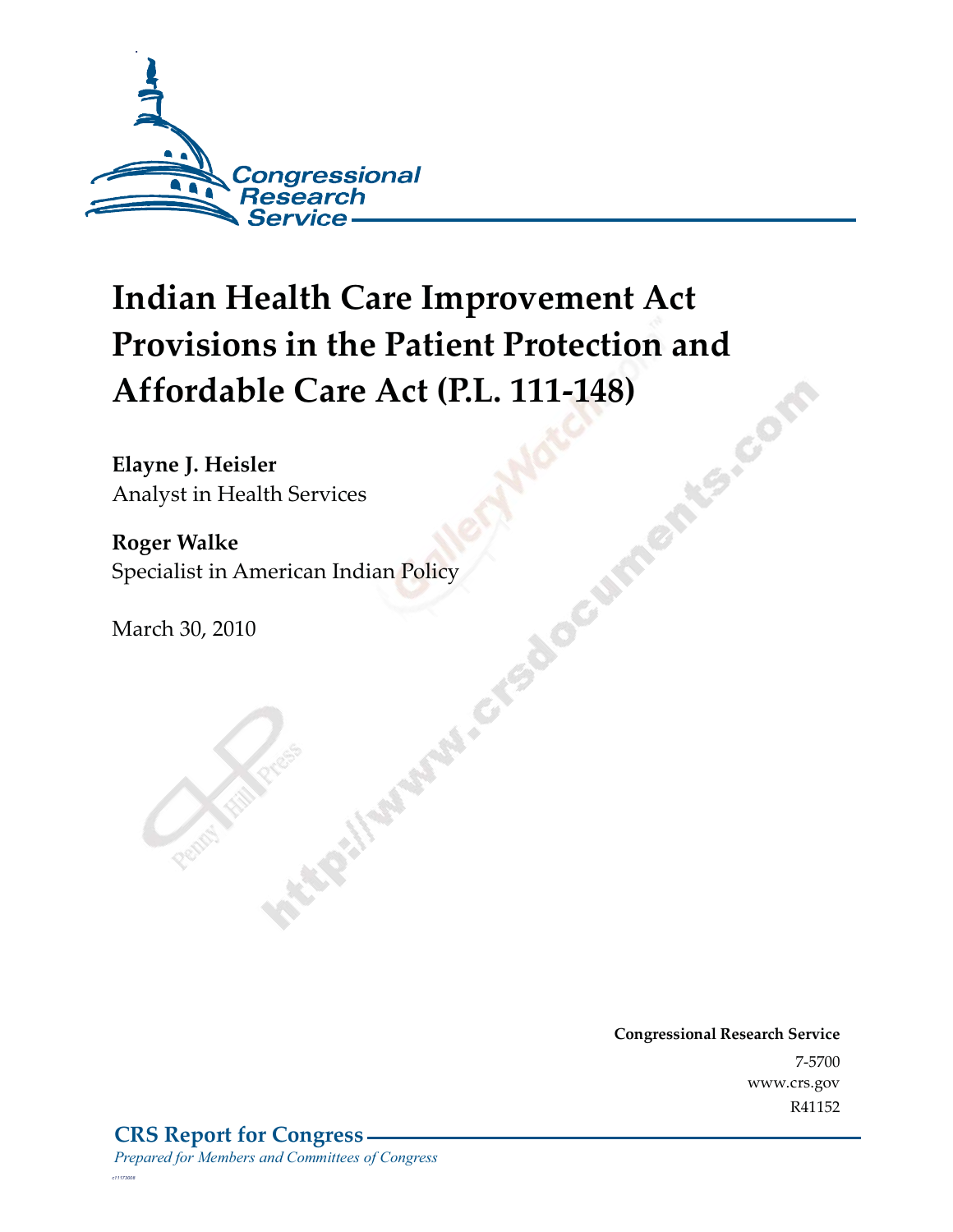### **Summary**

.

On March 23, 2010, President Obama signed into law a comprehensive health care reform bill, the Patient Protection and Affordable Care Act (PPACA; P.L. 111-148). The new law will, among other things, reauthorize the Indian Health Care Improvement Act (IHCIA). In addition, it makes several changes related to American Indians and Alaska Natives enrolled in and receiving services from the Medicare, Medicaid, and Children's Health Insurance Program (CHIP)—also called Social Security Act (SSA) health benefit programs.

IHCIA authorizes many programs and services provided by the Indian Health Service (IHS), it sets out the national policy for health services administered to Indians, and it states the federal goal to ensure the highest possible health status for Indians, including urban Indians. In addition, it authorizes direct collections from Medicare, Medicaid, and other third-party insurers. This report, one of a series of CRS products on PPACA, summarizes some of the key changes made in the reauthorization of IHCIA. In addition, the report summarizes the provisions related to American Indians and Alaska Natives enrolled in and receiving services from SSA health benefit programs.

PPACA will extend the authorizations of appropriations for IHCIA programs indefinitely. It will also permit tribal organizations (TOs) and urban Indian organizations (UIOs) to apply for contract and grant programs for which they were not previously eligible. The law also expands the mental health services authorized under IHCIA to create comprehensive behavioral health and treatment programs. In addition, it requires IHS to establish new programs related to youth suicide prevention and requires demonstration projects to construct modular and mobile health facilities in order to expand health services available through IHS, Indian Tribes (ITs), and TOs.

With regard to SSA health benefit programs, PPACA permits specified Indian entities to determine Medicaid and CHIP eligibility and extends the period during which IHS, IT, and TO services are reimbursed for all Medicare Part B services, indefinitely, beginning January 1, 2010. Under current law, authority for these facilities to receive Medicare Part B reimbursements for certain specified services expired on January 1, 2010.

PPACA also makes several organizational changes to IHS. IHS is required to establish an Office of Direct Service Tribes to serve tribes that receive their health care and other services directly from IHS as opposed to receiving services through IHS-funded facilities or programs operated by ITs or TOs. In addition, the bill requires a plan to establish a new area office to serve tribes in Nevada and a new IHS Director of HIV/AIDS Prevention and Treatment.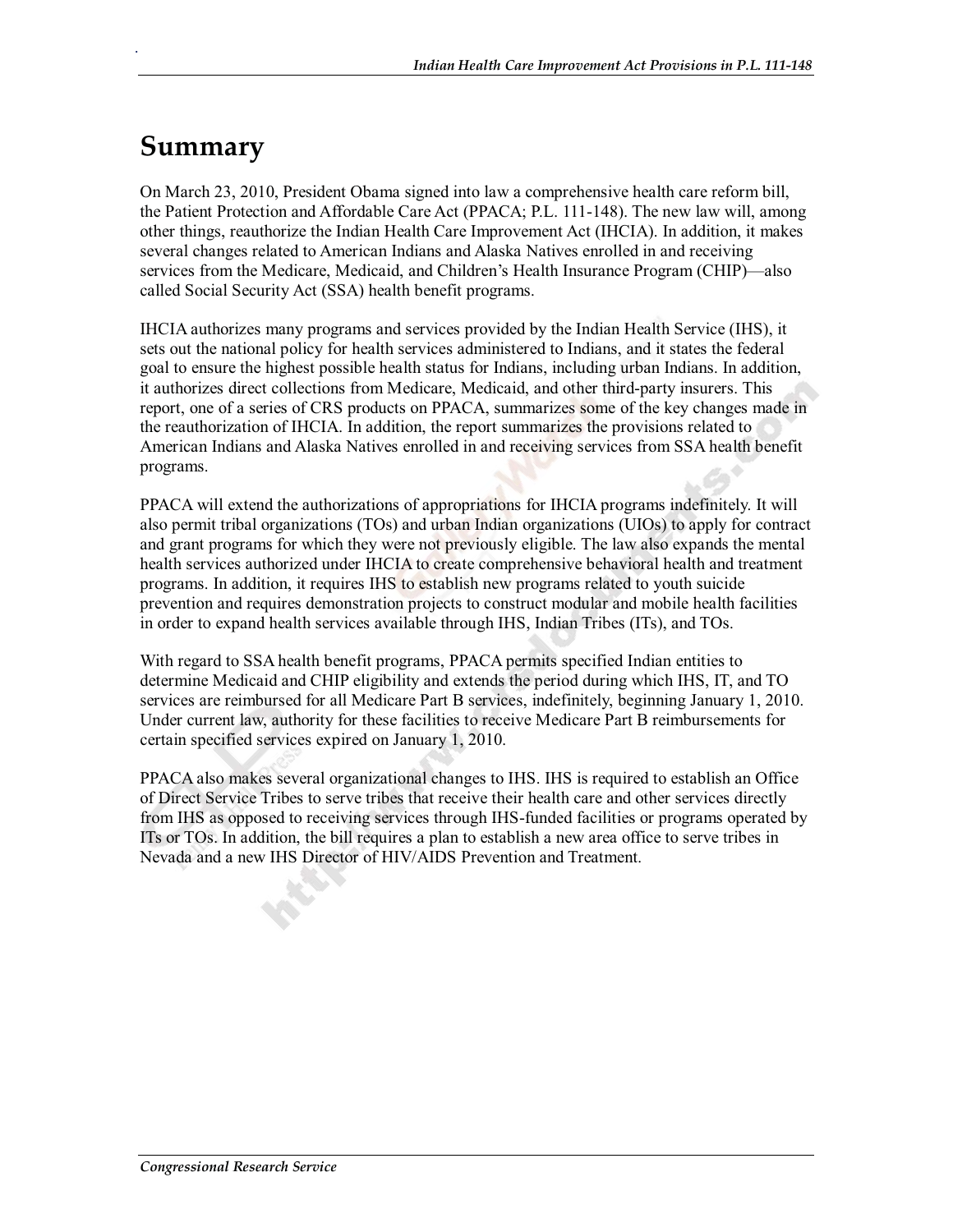## **Contents**

#### **Contacts**

AOC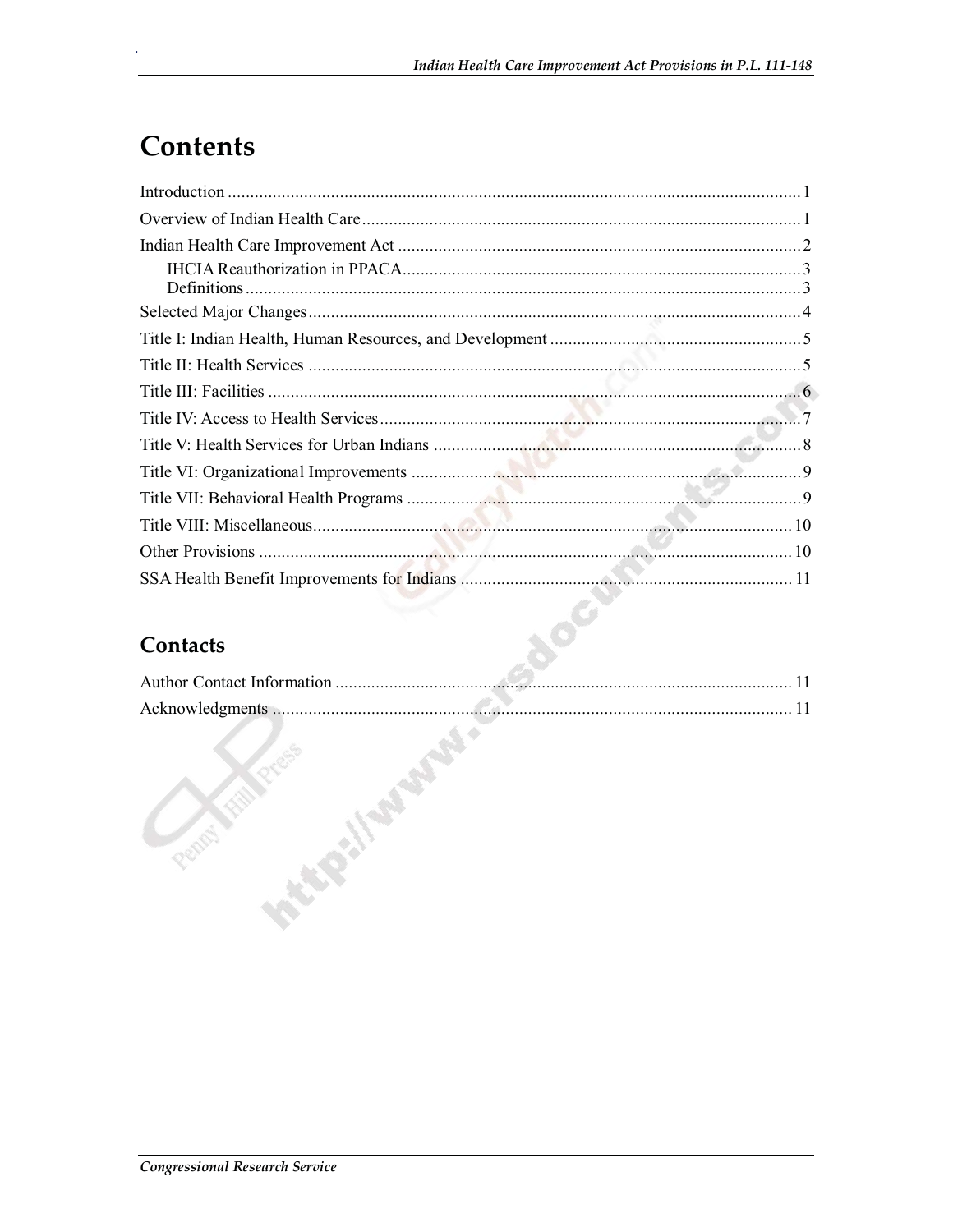## **Introduction**

.

On March 23, 2010, President Obama signed into law a comprehensive health care reform bill, the Patient Protection and Affordable Care Act (PPACA; P.L. 111-148), as passed by the Senate on December 24, 2009, and the House on March 21, 2010. The new law will, among other things, reauthorize the Indian Health Care Improvement Act (IHCIA). On March 25, 2010, the Senate modified and passed the accompanying reconciliation bill (H.R. 4872, the Health Care and Education Reconciliation Act of 2010), which had been passed by the House on March 21, 2010. The reconciliation bill changes several controversial elements in H.R. 3590—none of these changes modifies IHCIA—and otherwise amends the underlying legislation so that its budgetary impact meets the reconciliation instructions in last year's budget resolution.<sup>1</sup> The House reapproved the reconciliation measure, with Senate modifications, on March 25, 2010. It was cleared for the White House the same day, and signed into law by the President on March 30.

This report, one of a series of CRS products on PPACA, summarizes some of the key changes made in the reauthorization of IHCIA. In addition, the report summarizes the provisions related to American Indians and Alaska Natives enrolled in and receiving services from Medicare, Medicaid, and the Children's Health Insurance Program (CHIP)—also called SSA health benefit programs.<sup>2</sup>

The report begins with an overview of the Indian Health Service (IHS) and IHCIA. It then discusses each of the eight titles in IHCIA and how PPACA amends each of these titles. Finally, the report discusses how PPACA amends other acts related to Indian health. For each title discussed, the report first gives a brief description of the context, and then describes the changes made by PPACA.

#### **Overview of Indian Health Care**

The Indian Health Service (IHS), an agency in the Department of Health and Human Services (HHS), provides health care for approximately 1.8 million eligible American Indians/Alaska Natives through a system of programs and facilities located on or near Indian reservations, and through contractors in certain urban areas.<sup>3</sup> IHS is organized into 12 Areas administered by an Area Office; Areas, in turn, are further subdivided into service units. IHS may provide services directly, or Indian tribes (ITs) or tribal organizations (TOs) may operate IHS facilities and programs themselves through self-determination contracts and self-governance compacts negotiated with IHS.<sup>4</sup> Although most IHS facilities are located on or near reservations, IHS also

<sup>&</sup>lt;sup>1</sup> Under the FY2010 budget resolution (S.Con.Res. 13), a health reform reconciliation bill must reduce the federal deficit by \$1 billion over the period FY2009 through FY2014, as determined by the Congressional Budget Office.

 $2$  Other provisions in PPACA may also affect Indian health. For example, Indian tribes may be eligible for new grant or contract programs that augment the health care workforce or improve public health, they may participate in reforms made to the private insurance market, and they may benefit from Medicare and Medicaid reforms. More information about PPACA changes can be found at CRS's website under "Issue in Focus-Health Reform" at http://www.crs.gov/ Pages/subissue.aspx?cliid=3746&parentid=13.

<sup>3</sup> Additional information about IHS can be found in CRS Report RL33022, *Indian Health Service: Health Care Delivery, Status, Funding, and Legislative Issues*, by Roger Walke.

<sup>&</sup>lt;sup>4</sup> Authorized by P.L. 93-638, the Indian Self-Determination and Education Assistance Act of January 4, 1975, 88 Stat. 2203, as amended; 25 U.S.C. 450 et seq.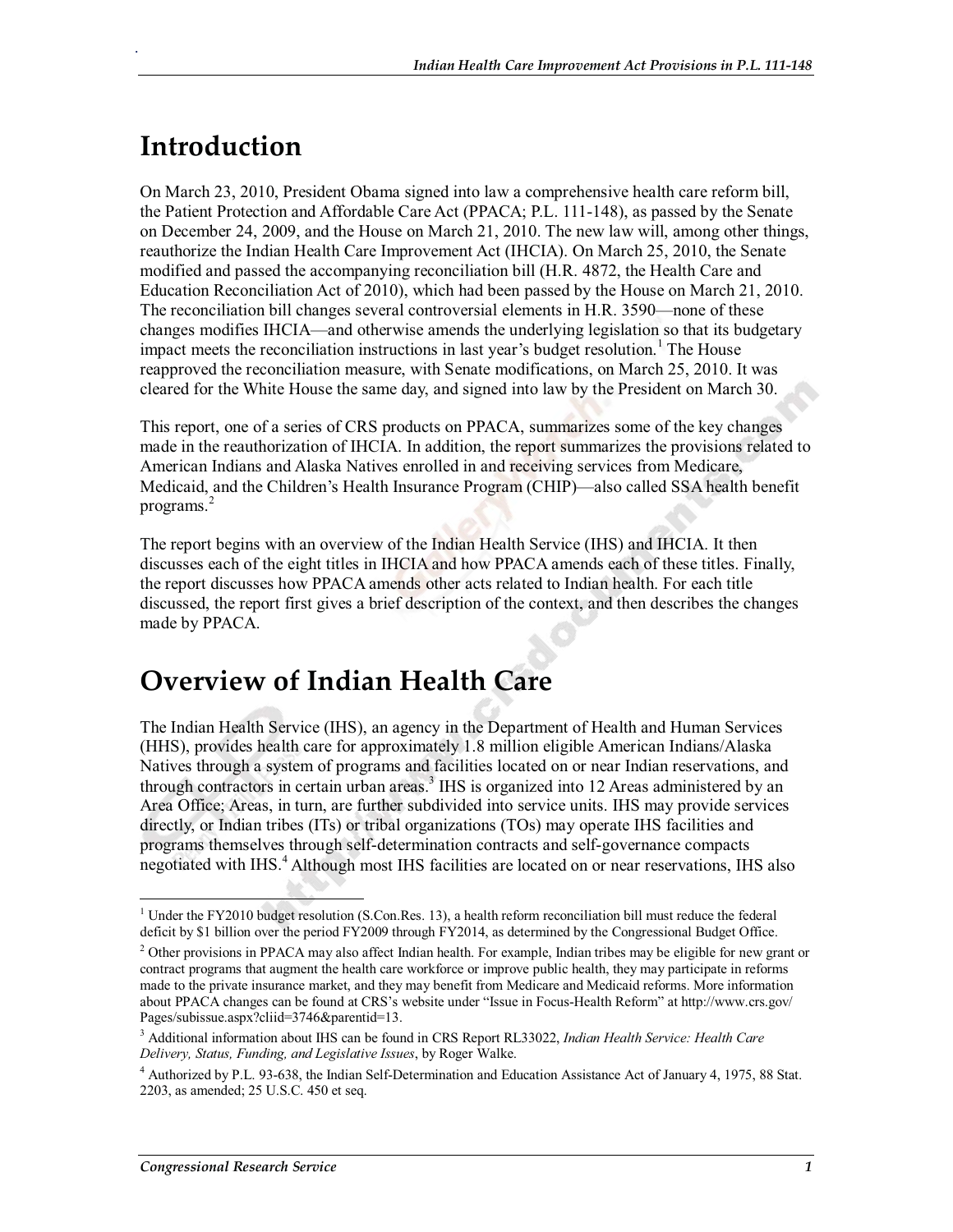funds urban Indian health projects (UIHPs), through grants or contracts to urban Indian organizations (UIOs).

The IHS provides an array of medical services, including inpatient, ambulatory, emergency, dental, public health nursing, and preventive health care.<sup>5</sup> The IHS does not have a defined medical benefit package that excludes or includes specific conditions or types of health care. Besides providing general clinical health services, the IHS also focuses on special Indian health problems such as maternal and child health, diabetes, and hepatitis B. In addition, IHS provides mental health and alcohol and substance abuse services, because American Indians and Alaska Natives are more likely to die from alcoholism-related diseases or accidents.<sup>6</sup>

In addition to health services, the IHS funds projects related to health care facilities and sanitation. Specifically, the IHS will fund the construction, equipping, and maintenance of hospitals, health centers, clinics, and other health care delivery facilities, both those operated by the IHS and those operated by tribes. In order to improve the health of, and reduce the incidence of disease among, American Indians and Alaska Natives, the IHS will also fund the construction of water supply and sewage facilities and solid waste disposal systems, and it has provided technical assistance for the operation and maintenance of such facilities. The IHS has attributed decreases in gastrointestinal disease among American Indians and Alaska Natives to improved sanitation facilities.<sup>7</sup>

### **Indian Health Care Improvement Act**

The Indian Health Care Improvement Act authorizes many specific IHS activities,<sup>8</sup> it sets out the national policy for health services administered to Indians, and it states the federal goal for the health condition of the IHS service population, which is to "assure the highest possible health status for Indians and urban Indians."<sup>9</sup> IHCIA also authorizes direct collections from Medicare, Medicaid, and other third-party insurers for American Indians and Alaska Natives receiving services at facilities operated by the IHS, an IT, or a TO. IHCIA also gives IHS authority to grant funding to urban Indian organizations to provide health care services to urban Indians, and establishes substance abuse treatment programs, Indian health professions recruitment programs, and many other programs. Prior to PPACA, IHCIA was last fully reauthorized by the Indian Health Amendments of  $1992$ ,<sup>10</sup> which extended authorizations of its appropriations through FY2000. In 2000, all IHCIA appropriations authorizations were extended through FY2001.<sup>11</sup> Congress has continued to appropriate funds for IHCIA programs since 2001.<sup>12</sup> IHCIA

.

<sup>5</sup> See 42 CFR 136.11, "Services available."

<sup>6</sup> See Table 3 in CRS Report RL33022, *Indian Health Service: Health Care Delivery, Status, Funding, and Legislative Issues*, by Roger Walke, pp. 3, 9-10.

<sup>7</sup> U.S. Department of Health and Human Services, Indian Health Service, *Justification of Estimates for Appropriations Committees, Fiscal Year 2007*, pp. IHF-9-IHF-10.

 $8$  In addition to IHCIA, the Snyder Act of 1921 (P.L. 67-85, act of November 2, 1921, 42 Stat. 208, as amended; 25 U.S.C. 13) also authorizes Indian health programs.

 $^9$  IHCIA, § 3(a); 25 U.S.C. 1602(a).

<sup>10</sup> P.L. 102-573, act of October 29, 1992, 106 Stat. 4526.

<sup>&</sup>lt;sup>11</sup> Omnibus Indian Advancement Act, P.L. 106-568, § 815, act of December 27, 2000, 114 Stat. 2868, 2918.

<sup>12</sup> For a discussion of the relationship between appropriations and authorizations, see CRS Report RS20371, *Overview of the Authorization-Appropriations Process*, by Bill Heniff Jr.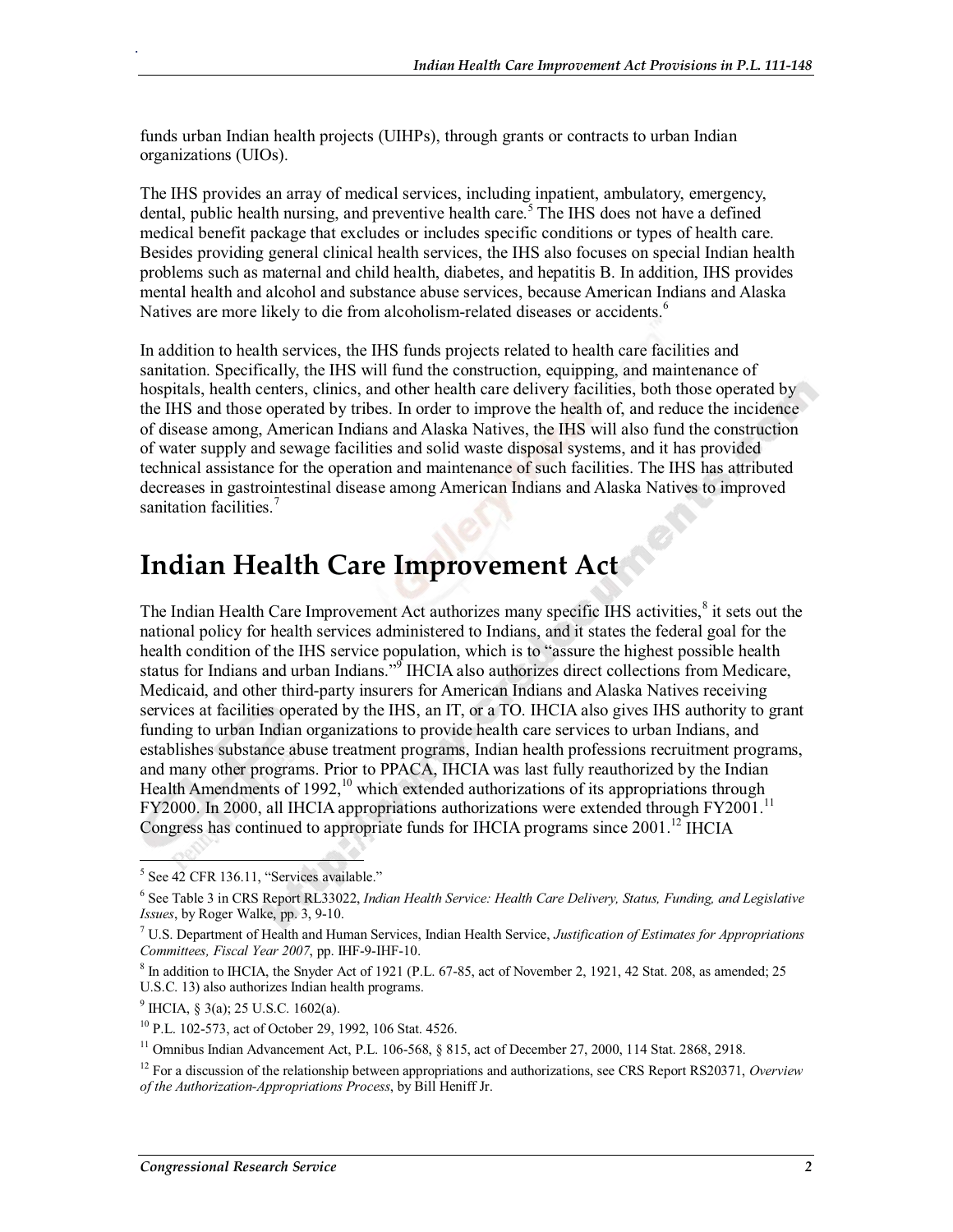reauthorization had been under consideration in Congress since  $1999$ .<sup>13</sup> In the current Congress, IHCIA reauthorization bills were introduced in the House (H.R. 2708) and the Senate (S. 1790), and were included in the House health reform bill, H.R. 3962, and in the Senate bill, H.R. 3590 (PPACA).

#### **IHCIA Reauthorization in PPACA**

Title X, "Strengthening Quality, Affordable Health Care for All Americans," of PPACA in Subtitle B, "Provisions Relating to Title II," Part III, amends and enacts S. 1790, the "Indian Health Care Improvement Reauthorization and Extension Act of 2009," as reported by the Senate Committee on Indian Affairs on December 16, 2009. In addition, Title II, "Role of Public Programs," Subtitle K, "Protections for American Indians and Alaska Natives," contains provisions related to American Indians and Alaska Natives in SSA health benefit programs and in the private health insurance exchange established by PPACA.<sup>14</sup> PPACA reauthorizes IHCIA permanently and indefinitely; it appropriates such sums as may be necessary for FY2010 and each fiscal year thereafter, to remain available until expended.

#### **Definitions**

.

PPACA defines a number of new Indian-related terms. Two of the new terms most frequently used are Indian Health Program and Tribal Health Program. "Indian Health Program" (IHP) is defined as (1) any health program administered by the IHS, (2) any Tribal Health Program, or (3) any Indian tribe or tribal organization to which the Secretary provides funding under the Buy Indian Act. "Tribal Health Program" (THP) is defined as any IT or TO operating any health program, service, function, activity, or facility funded, in whole or part, by the IHS through, or provided for in, a contract or compact with the IHS under the Indian Self-Determination and Education Assistance Act (ISDEAA). In addition, the bill maintains a number of IHCIA-defined terms.

<sup>&</sup>lt;sup>13</sup> IHCIA reauthorization bills were introduced in the 106<sup>th</sup> (H.R. 3397 and S. 2526),  $107<sup>th</sup>$  (S. 212 and H.R. 1662), 108<sup>th</sup> (S. 556 and H.R. 2440), 109<sup>th</sup> (H.R. 5312, S. 1057, S. 3524, and S. 4122), and 110<sup>th</sup> (H.R. 1328, S. 1200, and S. 2532) Congresses.

<sup>&</sup>lt;sup>14</sup> More information about the private health insurance provisions in PPACA can be found in CRS Report R40942, *Private Health Insurance Provisions in Senate-Passed H.R. 3590, the Patient Protection and Affordable Care Act* , by Hinda Chaikind et al.; and CRS Report R41126, *Private Health Insurance: Changes Made by H.R. 4872, the Health Care and Education Reconciliation Act of 2010*, by Hinda Chaikind et al.. In addition, PPACA contains other changes that may affect American Indians and Alaska Natives, but these are not discussed in this report. For Medicare-related changes, see CRS Report R40970, *Medicare Program Changes in Senate-Passed H.R. 3590*, coordinated by Patricia A. Davis; and CRS Report R41124, *Medicare: Changes Made by the Reconciliation Act of 2010 to the Patient Protection and Affordable Care Act (P.L. 111-148)*, coordinated by Patricia A. DavisFor information on Medicaid and Children's Health Insurance Program-related provisions, see CRS Report R41125, *Medicaid and CHIP: Changes Made by the Reconciliation Act of 2010 to the Patient Protection and Affordable Care Act (PPACA, H.R. 3590, P.L. 111-148)*, coordinated by Evelyne P. Baumrucker and Cliff Binder. For public health, workforce, and quality-related changes, see CRS Report R40943, *Public Health, Workforce, Quality, and Related Provisions in the Patient Protection and Affordable Care Act (P.L. 111-148)*, coordinated by C. Stephen Redhead and Erin D. Williams.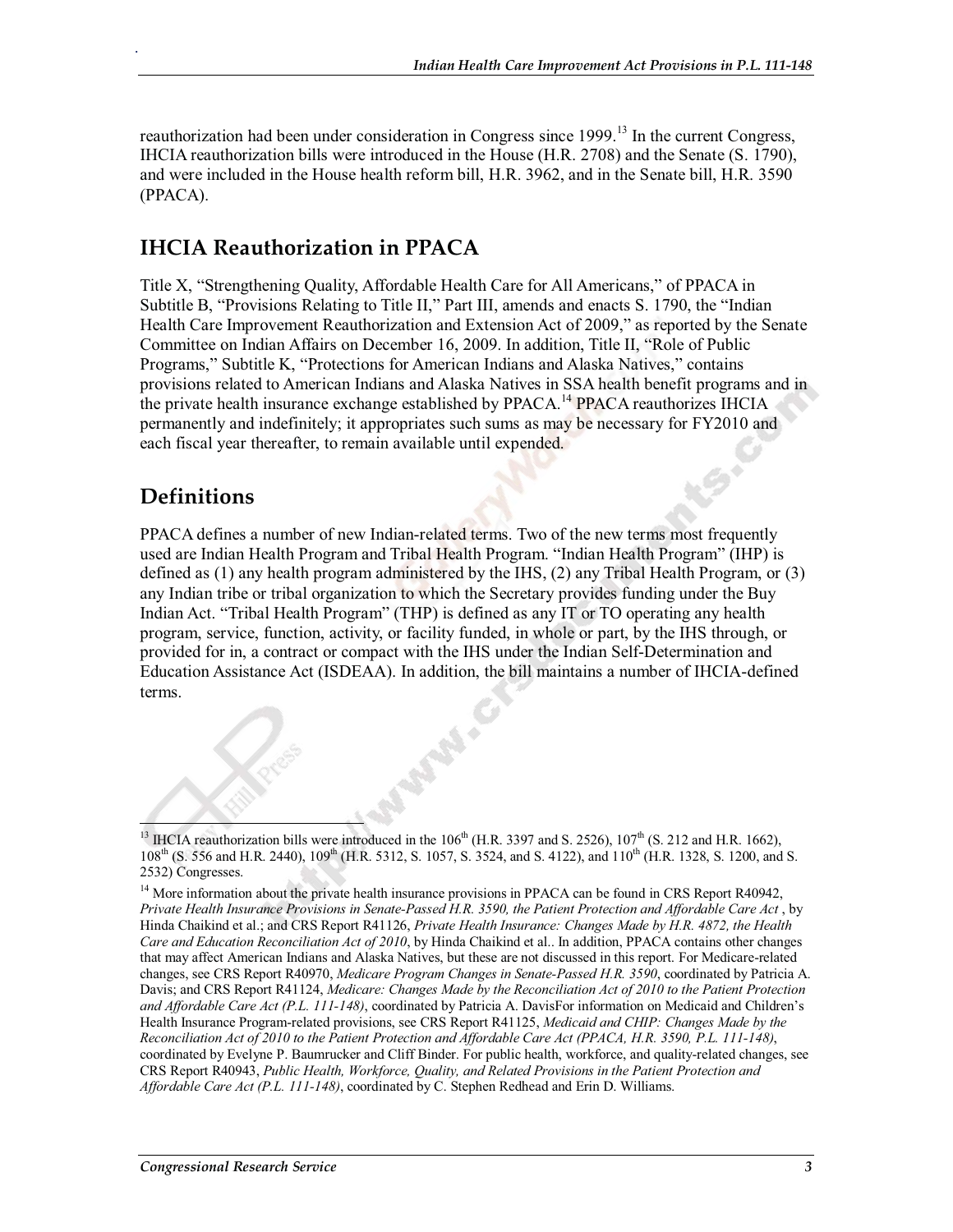## **Selected Major Changes**

.

**Purposes and Findings:** PPACA adds two findings: (1) that it is a major national goal of the United States to provide resources, processes, and structure that will enable ITs and tribal members to obtain the quantity and quality of health care services and opportunities that will eradicate health disparities between Indians and the general population; and (2) that it is a national goal to ensure that the United States and ITs work in a government-to-government relationship to ensure quality health care for all tribal members.

**Appropriations:** PPACA consolidates appropriations authorizations into a single provision, authorizes such sums as may be necessary, and extends authorizations of appropriations indefinitely. It repeals separate authorizations of appropriations in specified IHCIA sections.

**Expanded Access to UIOs and TOs:** PPACA permits TOs and UIOs to apply for grant and contract programs for which these entities were previously not eligible.

**Behavioral Health Programs:** PPACA expands mental health services to create a comprehensive behavioral health and treatment program. It includes programs related to youth suicide prevention and increases IT and TO access to grants sponsored by the Substance Abuse and Mental Health Services Administration (SAMSHA).

**Payor of Last Resort:** PPACA states that IHS is the payor of last resort for all services provided. Under current regulations,<sup>15</sup> IHS is the payor of last resort only for contract health services (CHS)—services that IHS, ITs, or TOs may purchase, through contracts, from private providers in instances where the IHP cannot provide the needed care.

**Indians in SSA Programs:** PPACA extends Medicare payments to hospitals operated by IHS, ITs, or TOs, and permits Indian entities to determine Medicaid and CHIP eligibility in order to facilitate American Indian and Alaska Native enrollment in Medicaid and CHIP.

**Office of Direct Service Tribes:** PPACA requires that IHS establish an Office of Direct Service Tribes, to serve tribes that receive their health care and other services directly from IHS rather than through facilities or programs operated by ITs or TOs.

**Nevada Area Office**: PPACA requires the establishment of a new area office to serve tribes in Nevada.

**Demonstration Projects:** PPACA includes two facilities demonstration projects that will award funds for IHS, ITs, or TOs to construct modular and mobile health facilities.

<sup>&</sup>lt;sup>15</sup> See 42 C.F.R.136.61.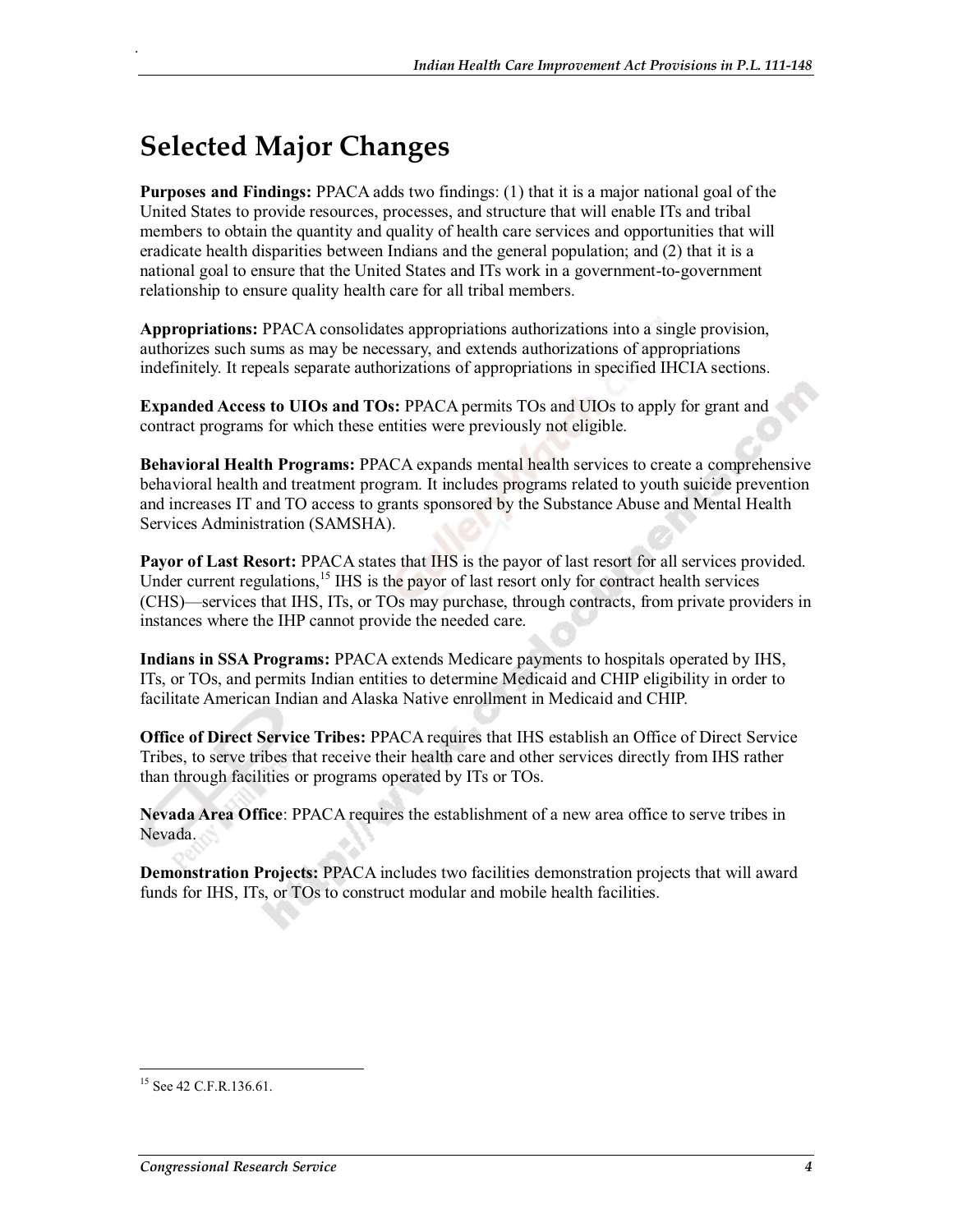# **Title I: Indian Health, Human Resources, and Development**

IHCIA Title I includes provisions related to increasing the number of American Indians and Alaska Natives entering the health professions in order to increase the supply of health professionals available to facilities and programs operated by IHS, ITs, and TOs. The IHS has high vacancy rates in many of its health professions—over 20% for physicians, dentists, and nurses, for instance, as of December 2008.<sup>16</sup> IHCIA authorizes a number of workforce programs, including, for example, scholarship and loan repayment programs, to encourage health professionals to work at facilities operated by the IHS or ITs; funding for continuing education for IHS employees; funding for advanced training and for recruitment and retention for individuals working at facilities operated by the IHS, an IT, a TO, or a UIO; training for nursing; and programs to encourage American Indians and Alaska Natives to enter medicine. In addition, Title I authorizes two innovative health professions programs: the community health representative (CHR) program, which permits the training of American Indians and Alaska Natives to serve as paraprofessionals who provide health care, health promotion, and disease prevention services at IHS facilities; and the community health aide program (CHAP), which provides training for Alaska Natives to serve as health aides or community health practitioners.

PPACA maintains a number of health professions programs authorized in current law. It expands the CHAP program to areas outside of Alaska, but excludes CHAP's dental health aide therapist program in Alaska from states outside of Alaska unless an IT or a TO, in a state authorizing such a program, elects to include it. PPACA also includes additional requirements for the Secretary to facilitate the implementation of the CHAP dental health aide program by ITs and TOs and prohibits the Secretary from filling IHS program vacancies for certified dentists with dental health aide therapists.

# **Title II: Health Services**

.

IHCIA Title II authorizes a number of specific health programs and activities, including mental health programs, prevention activities, diabetes and tuberculosis programs, Indian women's health, Indian school health education programs, epidemiological centers, and a fund for the elimination of backlogs and deficiencies among Indian health programs (called the Indian Health Care Improvement Fund (IHCIF)), and other programs. The title also includes provisions relating to contract health services (CHS) delivery areas in several states.17 CHS refers to services that IHS, ITs, or TOs may purchase, through contracts, from private providers in instances where the Indian health facility cannot provide the needed care. CHS services are limited to American Indians and Alaska Natives living in defined geographic areas called CHS delivery areas.

<sup>16</sup> U.S. Department of Health and Human Services, Public Health Service, Indian Health Service, *Indian Health Service: Fiscal Year 2010 Justification of Estimates for Appropriations Committees* (Rockville, MD: HHS/PHS/IHS, 2009), pp. CJ-147 to CJ-148; http://www.ihs.gov/NonMedicalPrograms/BudgetFormulation/documents/ IHS CJ 2010 Final Submission.pdf.

<sup>&</sup>lt;sup>17</sup> These states are Arizona, California, North Dakota, and South Dakota.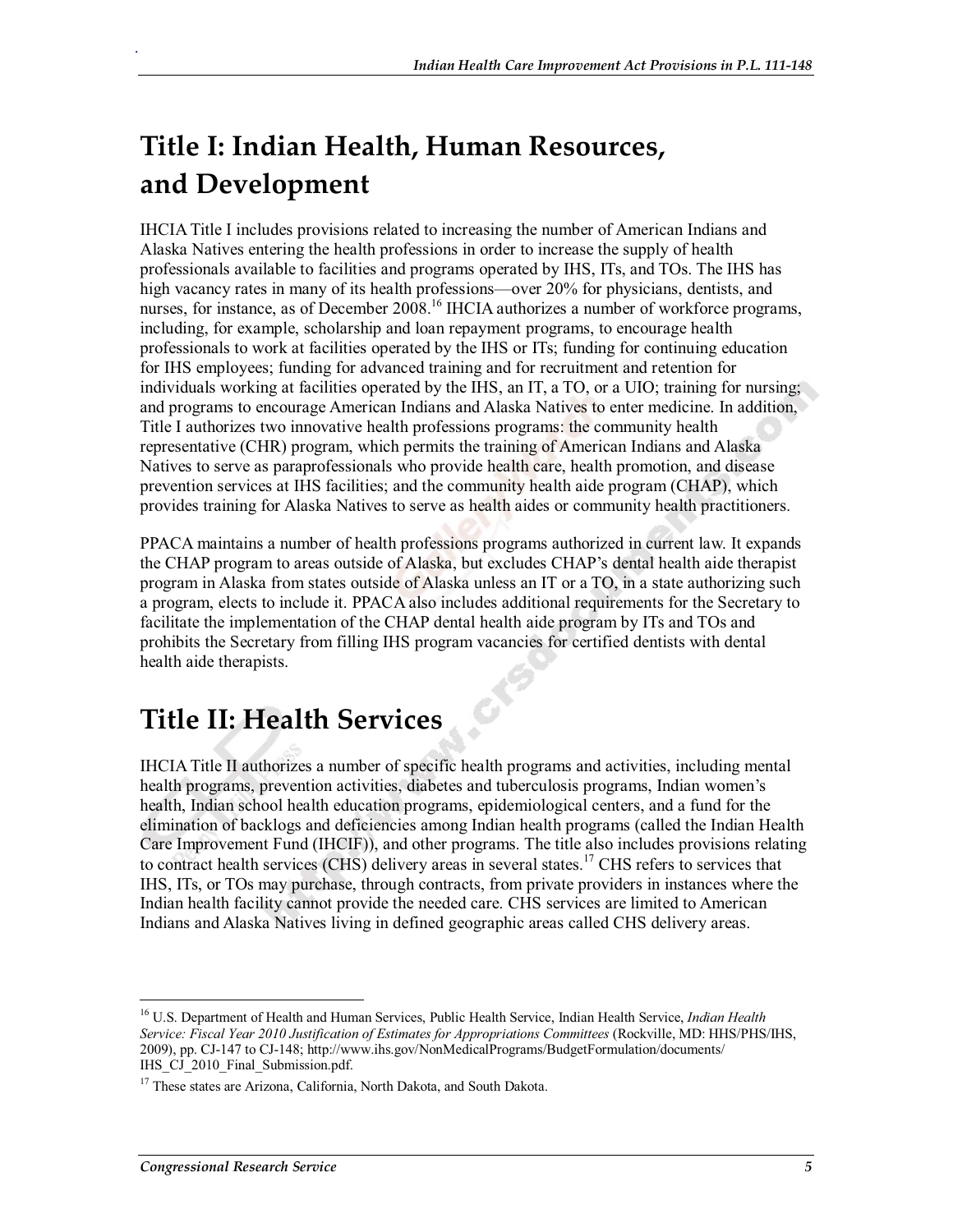PPACA reauthorizes the IHCIF as well as the Catastrophic Health Emergency Fund (which provides extra funding to facilities with extraordinary medical costs because of disasters and catastrophic illnesses). It expands the range of health promotion and disease prevention activities required to be provided, and includes new authorizations for hospice care, assisted living, longterm care, and home- and community-based services for disabled elderly persons. Title II also expands the Indians into Psychology Program, the Indian youth grant program, epidemiology centers, prevention and control of communicable and infectious diseases, requirements for prompt IHS payments to CHS providers, and timely notification to providers that CHS patients are exempt from payment for CHS services.

PPACA also requires the Secretary to maintain any existing or future model diabetes projects, and requires recurring funding for THPs' model diabetes projects.

## **Title III: Facilities**

.

IHCIA Title III covers health care and sanitation facilities. IHS funds the construction, equipping, and maintenance of hospitals, health centers, clinics, and other health care delivery facilities for facilities operated by IHS and tribes. IHS also funds the construction of sanitation facilities, including water-supply and sewage facilities and solid waste disposal systems, and provides technical assistance for the operation and maintenance of such facilities. IHCIA currently requires the Secretary to ensure that pay rates on such facility construction or renovation projects, if funded under IHCIA Title III, must not fall below the prevailing local wage rates, as determined in accordance with the Davis-Bacon Act.<sup>18</sup>

PPACA requires the development of a priority system for construction of Indian health care facilities, with a methodology to be reported to Congress, and with priority lists for the 10 highest-priority facilities in five categories of facilities (inpatient, outpatient, specialized facilities, staff quarters, and facility-related hostels). The priority system also permits new facilities to be nominated at least every three years, but protects the priority of facilities at the top of the current lists for construction. The bill also requires consultation with ITs and TOs to develop innovative approaches to solving unmet health-care facility needs, and includes an "area distribution fund" as an option for such innovation. Under the concept of an area distribution fund, each IHS area would receive at least some health facilities construction funding, which was not the case prior to IHCIA reauthorization.

PPACA also creates a facilities needs assessment workgroup and a facilities appropriations advisory board in IHS. It maintains authorization for construction of sanitation and water-supply facilities, requires reports to Congress on the priority system for such facilities, authorizes the Secretary to accept major renovations or modernizations of Indian health facilities carried out by ITs, and requires grants to ITs and TOs for construction or upgrading of small ambulatory care facilities.

<sup>&</sup>lt;sup>18</sup> Act of March 3, 1931, chap. 411, 71<sup>st</sup> Cong., 46 Stat. 1494, as amended; 40 U.S.C., Chap. 31, Subchap. IV. The Davis-Bacon Act requires that employers pay prevailing wage rates, as determined by the Secretary of Labor, on federal construction projects. For more information, see CRS Report R40663, *The Davis-Bacon Act and Changes in Prevailing Wage Rates, 2000 to 2008*, by Gerald Mayer.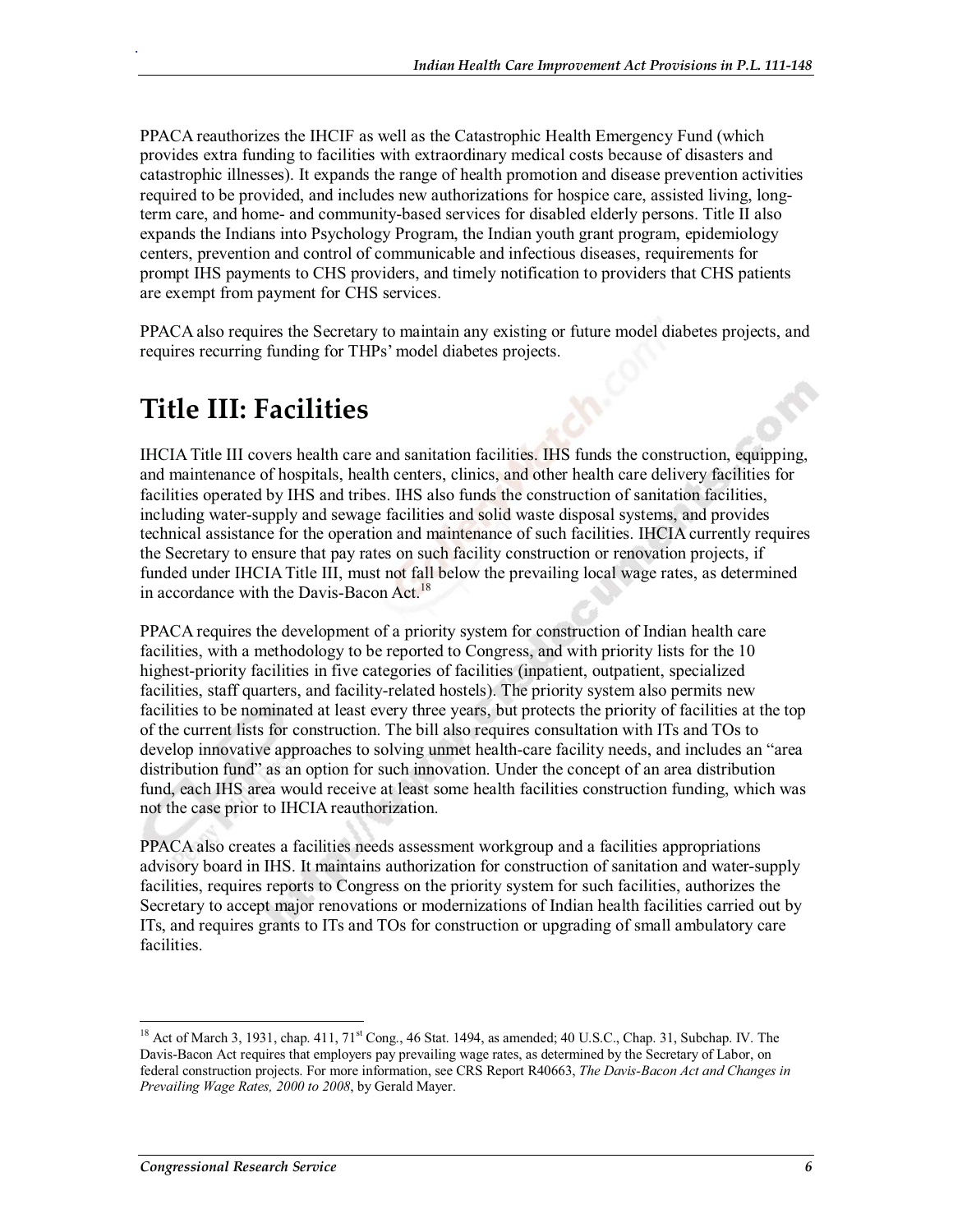PPACA also includes a new provision that authorizes the Secretary to accept funding from any other source for facilities construction. It explicitly authorizes other federal agencies to transfer funds, equipment, or supplies to the Secretary for facilities construction and related activities, makes sanitation as well as health care facilities eligible, requires the Secretary to establish health and sanitation facility construction standards by regulation, and specifies that the Secretary's receipt of funds from other sources would not affect priorities established under Section 301 of IHCIA Title III. In addition, PPACA authorizes a new demonstration grant program for modular component health care facilities in Indian communities, and a new demonstration program for mobile health stations for providing specialty health care services.

### **Title IV: Access to Health Services**

.

IHCIA Title IV contains sections related to billing, and enrollment in, the Medicare and Medicaid programs operated by the Centers for Medicare and Medicaid Services (CMS);<sup>19</sup> a section authorizing appropriations; and a section authorizing emergency CHS services. The title's authorization for IHS health care facilities to receive reimbursements from the Medicare and Medicaid program was a major component of the original IHCIA passed in 1976. Prior to PPACA, IHCIA did not mention funds received under the Children's Health Insurance (CHIP) program because the program was enacted after IHCIA was last reauthorized.<sup>20</sup>

Title IV contains provisions related to billing and receiving reimbursements from the Medicare and Medicaid programs. Specifically, IHCIA (1) authorizes a demonstration project that permits ITs or TOs operating under ISDEAA contracts or compacts to directly bill CMS for Medicare and Medicaid payments; (2) requires direct billing reimbursements be placed into a "special fund" that must be used first to achieve compliance with Medicare and Medicaid requirements and then, if excess funds exist, to improve health services available to the population the facility serves; (3) specifies the auditing and other requirements related to direct billing; and (4) requires that the federal government pay 100% of the cost of all Medicaid services billed.<sup>21</sup> In addition, IHCIA requires that reimbursements from Medicare or Medicaid may not be considered when determining annual Indian health appropriations, requires the Secretary to submit a report accounting for Medicare and Medicaid funds reimbursed to IHS, and requires the Secretary to make grants to ITs or TOs to facilitate enrollment in Medicare and Medicaid.

PPACA adds CHIP to IHCIA reimbursement requirements. For example, reimbursements received from CHIP are included in the requirement that reimbursements from SSA health benefit programs not be taken into account when determining IHS appropriations. PPACA also expands the rights of ITs and TOs to directly bill SSA health benefit programs and excludes such direct billing reimbursements from the special fund. In addition, PPACA includes grants for outreach and enrollment into SSA health benefit programs and maintains and expands current authorization to recover reimbursements from third-party entities and to credit such reimbursements to the facility that provided the services. In addition, PPACA authorizes ITs, TOs, and UIOs to use SSA

<sup>&</sup>lt;sup>19</sup> CMS programs are also referred to herein as SSA health benefits programs.

<sup>20</sup> See CRS Report R40130, *The Children's Health Insurance Program Reauthorization Act of 2009*, by Evelyne P. Baumrucker et al.

<sup>&</sup>lt;sup>21</sup> In general, Medicaid is a shared federal and state program in which the state government pays a share of Medicaid expenses based on a formula where the federal share is inversely proportional to the state's per capita income (i.e., states with lower per capita income receive a greater percentage of Medicaid payments from the federal government).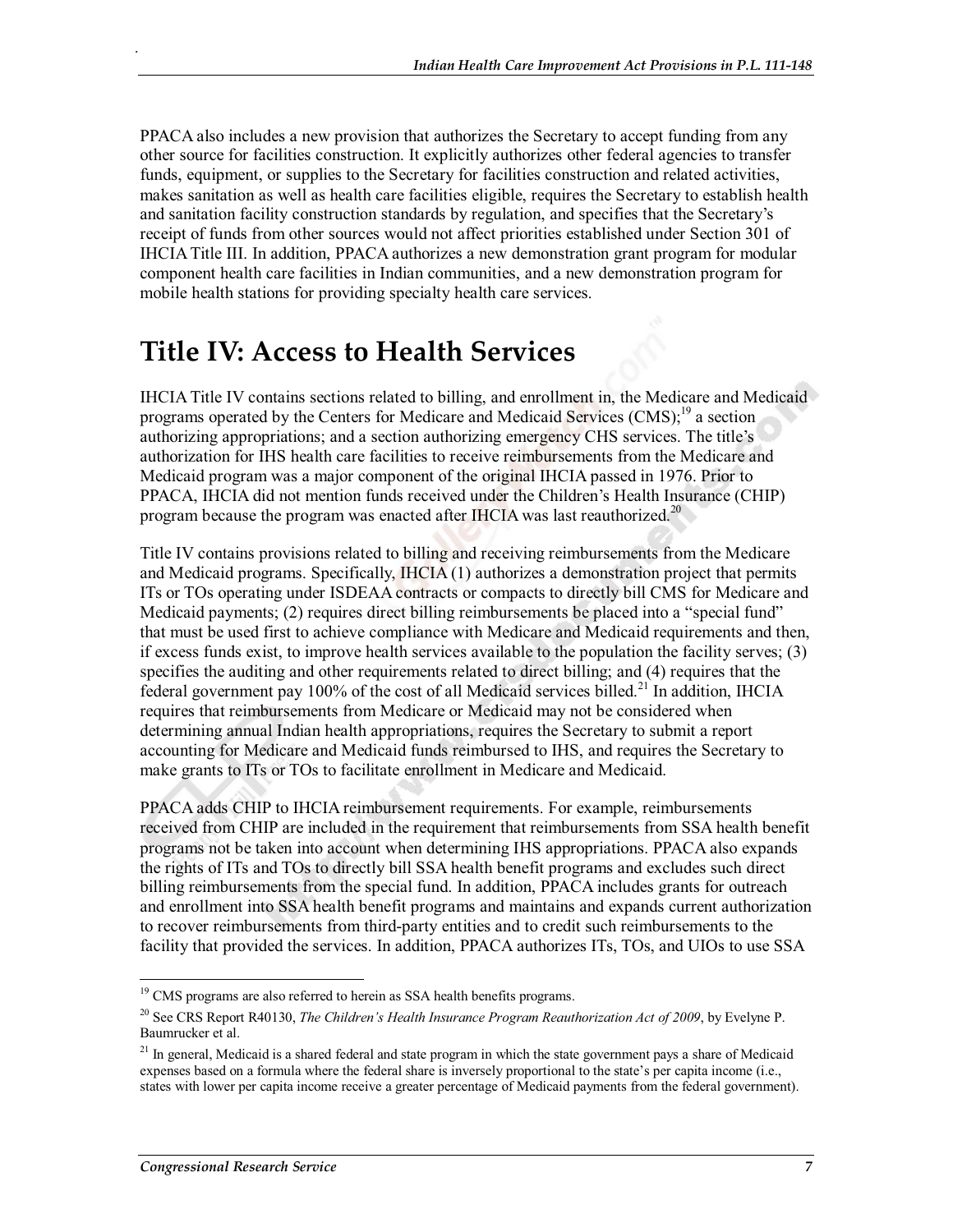health benefit funds and ISDEAA funds to purchase health care coverage and permits ITs, TOs, and UIOs to purchase health insurance coverage for their employees. PPACA requires that federal health care programs accept an entity operated by the IHS, an IT, a TO, or a UIO as a provider eligible to receive payments, on the same basis as other qualified providers, if it meets the applicable licensure requirements for its provider type, regardless of whether the facility obtains the applicable license. PPACA also applies this licensing requirement to providers working at Indian entities, and prohibits providers and entities that are excluded from receiving reimbursements from other federal programs from receiving reimbursements from Indian entities.

PPACA also expands IHS's relationship with the Department of Veterans Affairs (VA) and the Department of Defense (DOD) by authorizing increased coordination to treat Indian veterans. In addition, PPACA requires the Secretary to conduct a study to determine the feasibility of treating the Navajo Nation as a state for Medicaid purposes, for Indians living within the Navajo Nation's boundaries. $^{22}$ 

### **Title V: Health Services for Urban Indians**

IHCIA Title V directs the HHS Secretary to make contracts with or grants to UIOs for health projects to serve urban Indians, and sets requirements for the contracts and grants. Such grants or contracts are under the authority of the Snyder Act, $^{23}$  not the ISDEAA. The purpose of Title V programs is to make health services more accessible and available to urban Indians. Urban Indian Health Projects (UIHPs) may serve a wider range of eligible persons than the general IHS health care programs, including not only members of federally recognized tribes but also members of terminated $^{24}$  or state-recognized tribes, as well as their children and grandchildren.

Currently there are 34 UIHPs operating at 41 locations, with different programs offering different services, such as ambulatory health care, health promotion and education, immunizations, case management, child abuse prevention and treatment, and behavioral health services.<sup>25</sup> Besides IHS grants and contracts, UIHPs receive funding from state and private sources, patient fees,  $26$ Medicaid, Medicare, and other non-IHS federal programs.<sup>27</sup>

PPACA enables UIOs to expand their urban Indian health programs by striking current language that authorizes a UIO to establish a UIHP only in the urban center where it is located. In addition, PPACA provides UIOs access to goods and services purchased through federal prime vendors, by

.

 $22$  The Navajo reservation is located in parts of Arizona, Utah, and New Mexico.

 $^{23}$  The Snyder Act of 1921 (P.L. 67-85, act of November 2, 1921, 42 Stat. 208, as amended; 25 U.S.C. 13) provides general authorization for Indian health programs. The Snyder Act is a permanent, indefinite authorization for federal Indian programs, including for "conservation of health." For more information on the Snyder Act, see CRS Report RL33022, *Indian Health Service: Health Care Delivery, Status, Funding, and Legislative Issues*, by Roger Walke.<br><sup>24</sup> "Terminated" tribes are tribes whose federal recognition was withdrawn by statute.

<sup>25</sup> U.S. Department of Health and Human Services, Public Health Service, Indian Health Service, *Indian Health Service: Fiscal Year 2010 Justification of Estimates for Appropriations Committees* (Rockville, MD: HHS/PHS/IHS, 2009), p. CJ-133; http://www.ihs.gov/NonMedicalPrograms/BudgetFormulation/documents/ IHS CJ 2010 Final Submission.pdf.

<sup>&</sup>lt;sup>26</sup> IHS is forbidden to bill or charge Indians (see 25 U.S.C. 1681 and 25 USC 458aaa-14), but IHCIA, Title V does not prohibit UIHPs from charging their patients.

<sup>27</sup> IHS, Office of Urban Indian Health Programs, *Urban Indian Health Program Statistics, FY2005* (Rockville, MD: October 16, 2007), p. 4.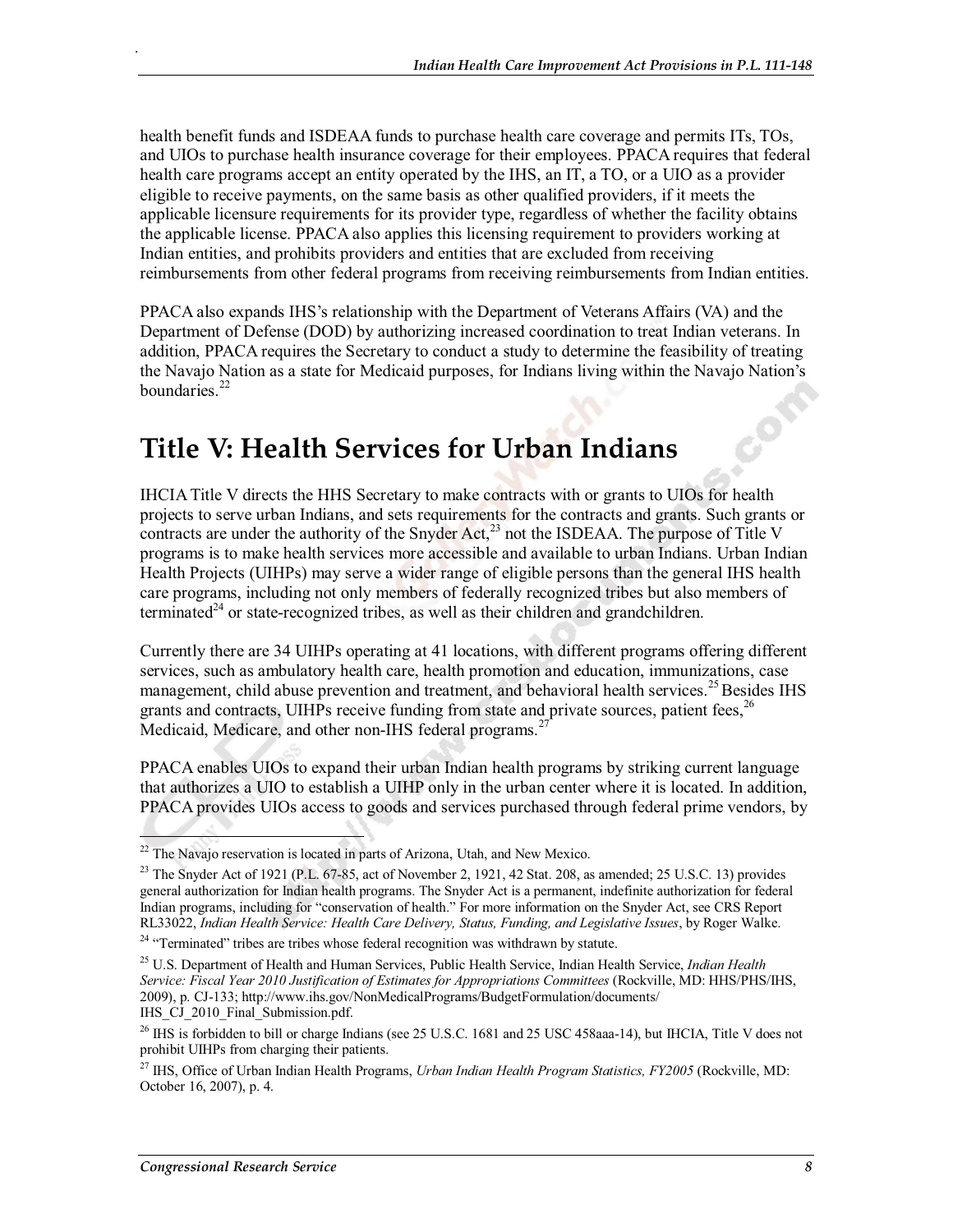deeming UIOs with Title V contracts or grants to be federal executive agencies under the section of the Federal Property and Administrative Services Act of 1974<sup>28</sup> concerning federal sources of supply. It also authorizes the Secretary to donate excess or surplus property to such UIOs and to permit the UIOs to use HHS facilities. PPACA also expands to UIOs the authorization for a number of programs currently only at IHS, IT, or TO facilities. For example, PPACA authorizes UIOs to employ Community Health Representatives (CHRs) trained under the CHR program authorized under current IHCIA Title I, and authorizes the Secretary to establish programs for UIOs that are identical to IHS programs for prevention of communicable diseases, for behavioral health prevention and treatment, and for youth multi-drug abuse prevention and treatment. PPACA also authorizes grants to UIOs for the development and implementation of health information technology, telemedicine, and related infrastructure.

### **Title VI: Organizational Improvements**

.

IHCIA Title VI establishes IHS's organizational position. Under Title VI, IHS is part of the Public Health Service (PHS) within HHS, and is administered by a Director who reports to the HHS Assistant Secretary for Health. IHCIA Title VI also requires the Secretary to establish an automated management information system for IHS and IHPs, with a patient privacy component, and requires that patients have access to their own IHS records.

PPACA maintains the placement of IHS in PHS, but directs the head of IHS to report directly to the HHS Secretary. It also maintains requirements regarding the automated management information system. PPACA also adds two new requirements: the Secretary must establish an IHS Office of Direct Service Tribes (for tribes served directly by IHS instead of under ISDEAA), and the Secretary must submit to Congress a plan to create a new Nevada Area Office (Nevada is currently within the Phoenix Area Office).

## **Title VII: Behavioral Health Programs**

IHCIA Title VII authorizes alcohol and substance abuse programs, including grant and contract programs to provide comprehensive alcohol and substance abuse prevention and treatment services. It requires coordination with the Department of the Interior to assess the need for such services and to provide community education in alcohol and substance abuse; requires services to specified groups including women and youth; and authorizes training and community education programs, demonstration projects to establish substance abuse counseling education curricula at tribally operated community colleges, and grants for preventing, treating, and diagnosing fetal alcohol syndrome (FAS) and fetal alcohol effects. In addition, Title VII includes authorization for substance abuse treatment projects in specified locations in New Mexico, Arizona, and Alaska.

PPACA replaces current IHCIA Title VII with new language that authorizes programs to create a "comprehensive behavioral health prevention and treatment program" providing a "continuum of behavioral health care." For example, PPACA includes programs related to behavioral health prevention and treatment; provisions related to training and licensure requirements for the behavioral health workforce serving at facilities operated by IHS, ITs, or TOs; specific programs

<sup>&</sup>lt;sup>28</sup> Sec. 201(a), P.L. 81-152, act of June 30, 1949, 63 Stat. 377, 383, as amended; 40 U.S.C. 501.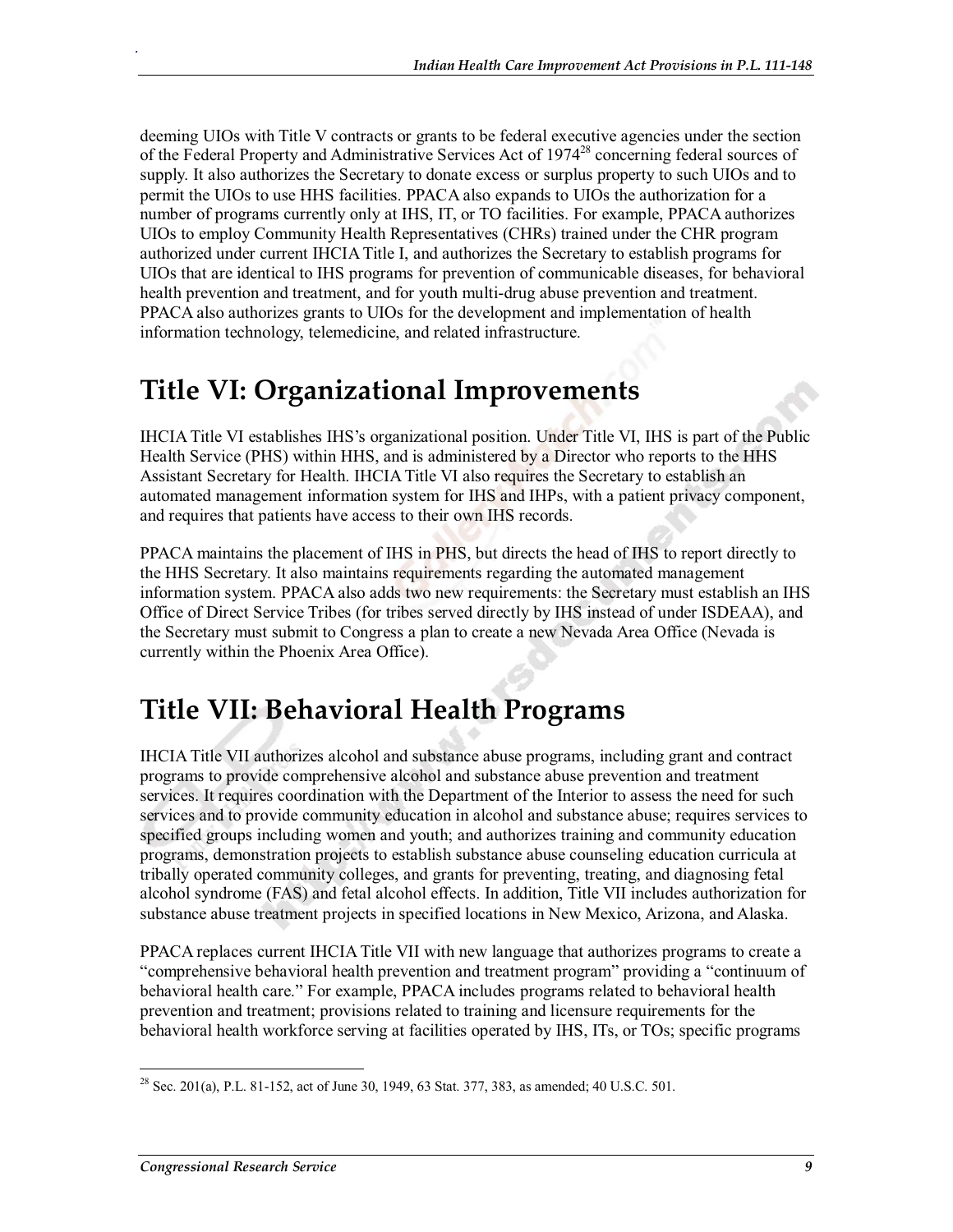to treat Indian women and youth; and programs to treat and prevent child sexual abuse and fetal alcohol disorder. Many of these programs are similar to those authorized in current IHCIA Title VII. PPACA also includes a new program to award grants to ITs and TOs to carry out demonstration projects using telehealth technology to provide youth suicide prevention and treatment services and authorizes appropriations of \$1.5 million for each of FY2010-FY2013 for the new program.In addition, PPACA includes authorization for programs to prevent and treat domestic and sexual violence, and includes a number of requirements for the Secretary to facilitate ITs' and TOs' applying for, and inclusion in, grants from SAMHSA. It also requires the Secretary to carry out activities to increase the use of pre-doctoral psychology and psychiatry interns in order to increase access to mental health services, and authorizes the Secretary to establish a demonstration program through SAMSHA to test a culturally appropriate life skills curriculum to prevent suicide in American Indian and Alaska Native adolescents. PPACA also authorizes an appropriation of \$1 million for each of FY2010-FY2014 for the Secretary to establish a grant program to award grants to ITs, TOs, or other entities to establish life skills curriculums to prevent suicide in schools located in high suicide areas that serve Indian children.

#### **Title VIII: Miscellaneous**

.

IHCIA Title VIII includes a number of separate provisions covering reports, regulations, an IHCIA implementation plan, abortion, eligibility for IHS services, service unit funding reductions, and a variety of other topics.

PPACA not only applies the current IHCIA limitation on the use of federal funds for performing abortion to IHS, but it also applies any such limitations contained in other federal laws to IHS appropriations. It also makes IHP and UIO medical quality assurance records confidential, and adds several new required reports. PPACA requires a new report on disease and injury prevention, and two new GAO reports: (1) on the coordination of Indian health care services provided through IHS, Medicare, Medicaid, or CHIP, or with tribal, state, or local funds; and (2) on the CHS program, including CHS payments to providers (since CHS providers still experience late payments).

PPACA also requires that IHS budget requests reflect inflation and changes in the IHS service population, and requires the establishment of a prescription drug monitoring program at IHP and UIO facilities. PPACA also permits a tribe operating an IHS health program through an ISDEAA self-governance compact to charge Indians for services; adds language stating that the United States has no liability for injury or death resulting from traditional health care practices; and establishes an IHS Director of HIV/AIDS Prevention and Treatment.

# **Other Provisions**

PPACA also includes the reauthorization of the Native Hawaiian Health Care Act of 1988.<sup>29</sup> It extends the act's authorizations of appropriations through FY2019, permits a specified school in Hawaii to offer educational programs to Native Hawaiians first, and amends a definition in the act.

<sup>&</sup>lt;sup>29</sup> P.L. 100-579, act of October 31, 1988, 102 Stat. 2916, as amended; 42 U.S.C., Chap 122 (§11701 et seq.).